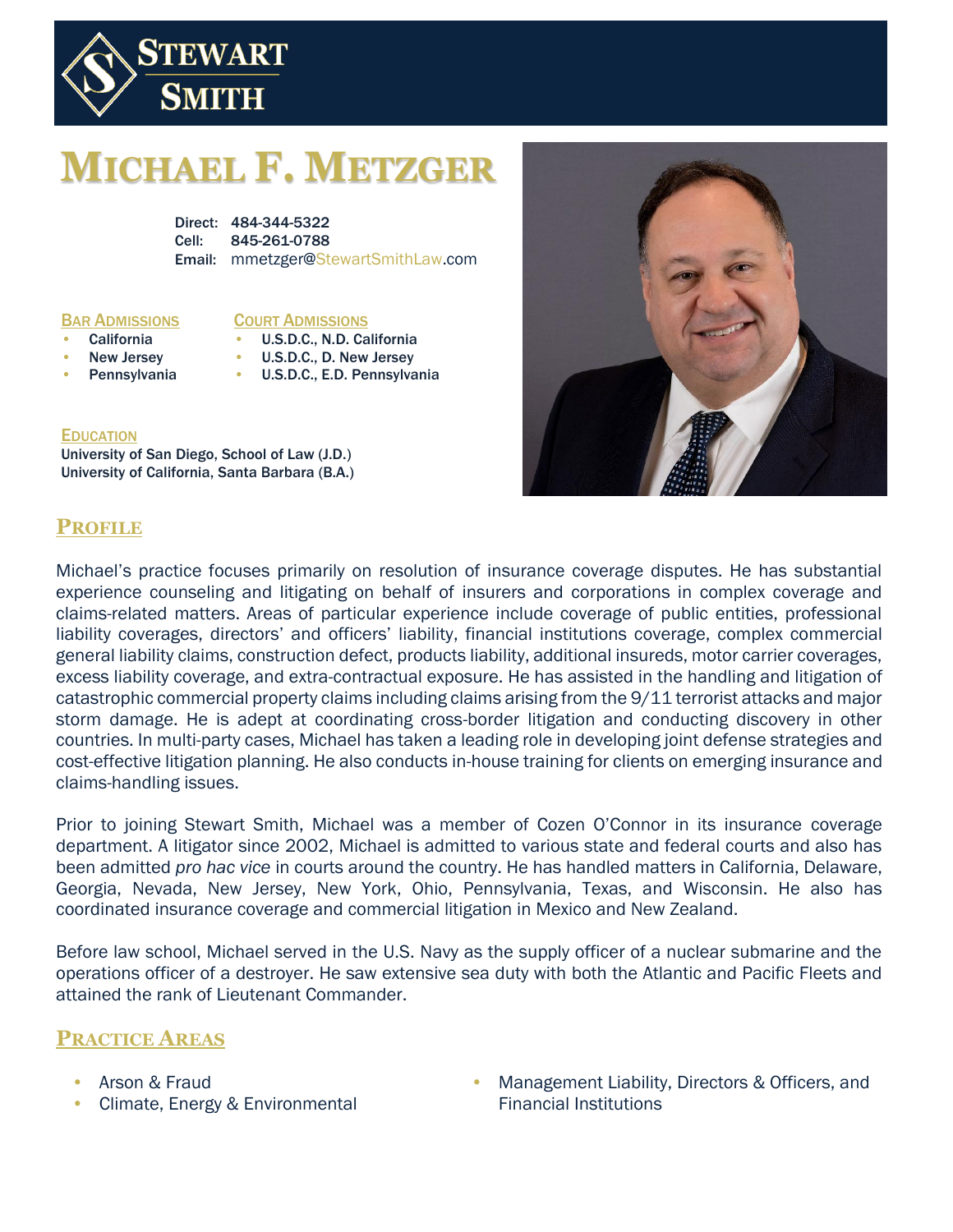- Construction Defect Coverage
- Contribution & Equitable Subrogation
- Extra-Contractual / Bad Faith

## **AREAS OF FOCUS**

- Additional Insured Coverage
- Advertising Injury & Business Tort Coverage
- Business Interruption
- CGL Insurance Coverage
- Professional Liability / Errors & Omissions
- Public Entities Coverage
- Directors' & Officers' (D&O) Coverage
- Financial Services & Banking Coverage
- Professional Liability (E&O) Coverage
- Umbrella & Excess Coverage

### **REPRESENTATIVE MATTERS**

(2016) Obtained declaratory judgment in favor of primary insurer against contractor and additional insureds seeking coverage for wrongful death and bodily injury claims arising from collapse of building in Philadelphia.

(2013) Assessed coverage and developed strategy for insurer facing \$50 million exposure to demand by large school district for defense and indemnity of over 100 student-abuse claims and suits. Coordinated response with lead counsel for other primary and excess insurers on the risk during 14 year exposure period.

(2013) Saved primary insurer \$700,000 as lead counsel defending equitable subrogation action by excess insurer in New York federal court arising from underlying wrongful death case in Virginia.

(2012) Advised and represented international insurer in response to demand by energy drink company for defense and indemnity of multi-million dollar liability claims arising from alleged infringement of wireless messaging and social media patents.

(2010) Defended major international hotel operator and negotiated settlement at substantially less than 10% of original \$7 million demand in Texas personal injury suit arising from illness at a popular Mexican resort. Recovered 90% of settlement representing hotel operator's insurer and directing local counsel in Mexican subrogation action against hotel's owner.

(2008) Obtained one of the first protective orders limiting discovery in a federal civil action while a forum non conveniens dismissal motion was pending, capitalizing on the Supreme Court's dicta endorsement of limited discovery in its 2007 Sinochem v Malaysia Shipping decision.

(2008) Mediated and negotiated settlement at slightly more than 10% of \$2 million sought by other primary insurer in California equitable contribution action against domestic insurer of Chinese manufacturer of product involved in three wrongful death cases.

(2008) Won summary judgment and complete dismissal of third party claims against hotel client for indemnity or contribution in a New Jersey wrongful death case.

(2007) Represented New Zealand insurer responding to demand by NewZealand manufacturer for defense and indemnity of California personal injury action. Negotiated very favorable settlement with plaintiff and